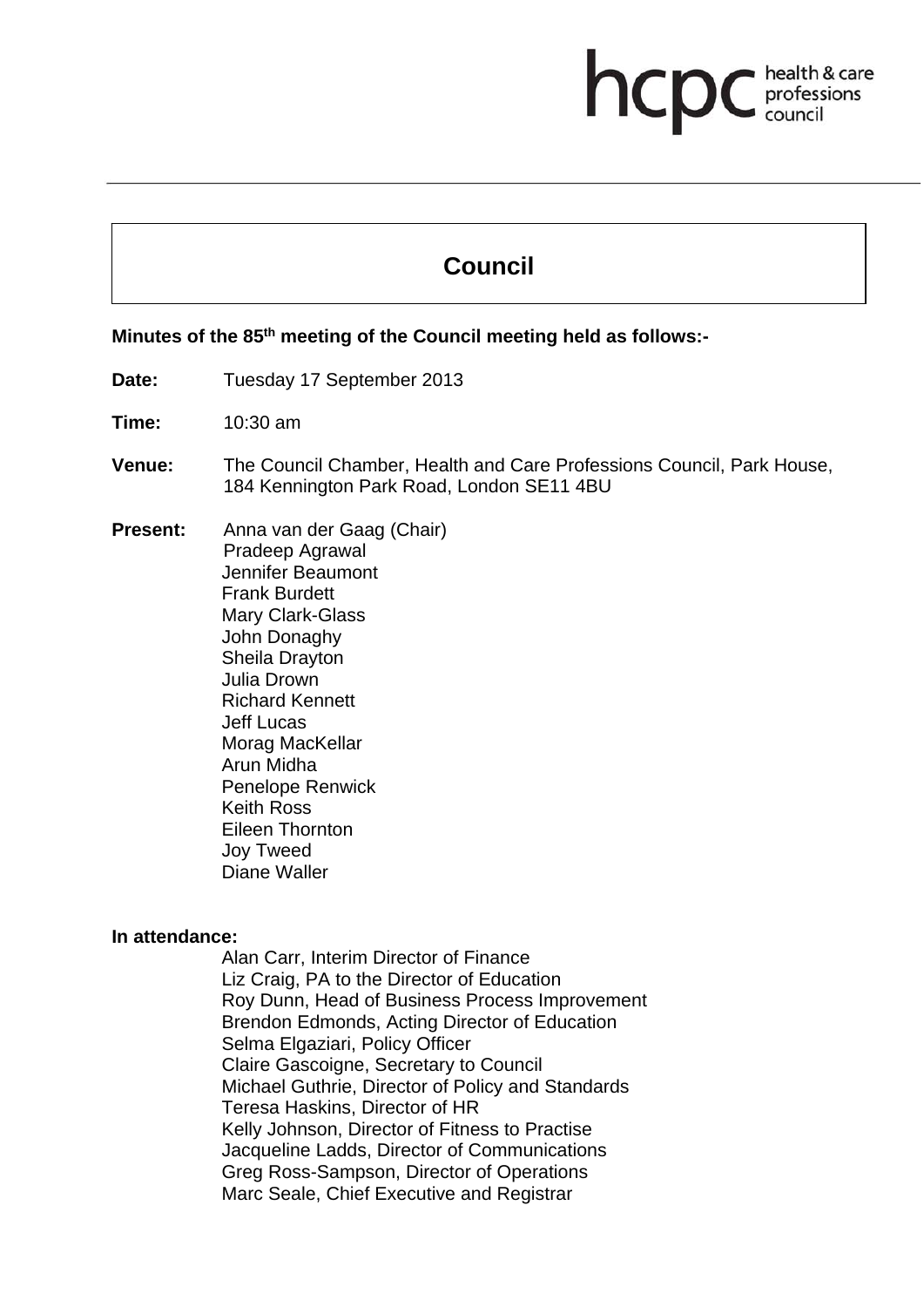# **Item 1.13/110 Chair's welcome and introduction**

1.1 The Chair welcomed all members and observers to the meeting.

## **Item 2.13/111 Apologies for absence**

2.1 There were no apologies for absence.

#### **Item 3.13/112 Approval of agenda**

3.1 The Council approved the agenda, subject to the consideration of the addendum in relation to the Code of Corporate Governance (HCPC98/13). It was agreed that the Fitness to Practise Management Information Pack (HCPC104/13), would be discussed following the Communications Report (HCPC94/13).

#### **Item 4.13/113 Declaration of Members' Interests**

4.1 Keith Ross declared an interest since his wife is a Council member of the PSA.

#### **Item 5.13/114 Minutes of the Council meeting of 4 July 2013 (report ref:- HCPC85/13)**

- 5.1 The Council considered the minutes of the 84<sup>th</sup> meeting of the Health and Care Professions Council.
- 5.2 The Council agreed the minutes.

## **Item 6.13/115 Chair's report (report ref:- HCPC87/13)**

- 6.1 The Council received a report from the Chair.
- 6.2 During discussion, the following points were made:-
	- the Evidence Alliance for Useful Evidence event on 9 July gathered representatives from a broad spectrum of regulators and professional bodies and focused on the benefits of applying evidence to policy making. The event was well received, with keen interest in how the HCPC uses evidence;
	- it was noted that the meeting with Anna Dixon and Alistair Rose from the Department of Health on 28 August was an opportunity to discuss research initiatives. The Department was encouraging about the research work undertaken by the HCPC;
	- the event 'Regulation Culture and Kindness: Mutually Exclusive?' on 9 September was an opportunity to review the CQC's new proposals for its inspection regime.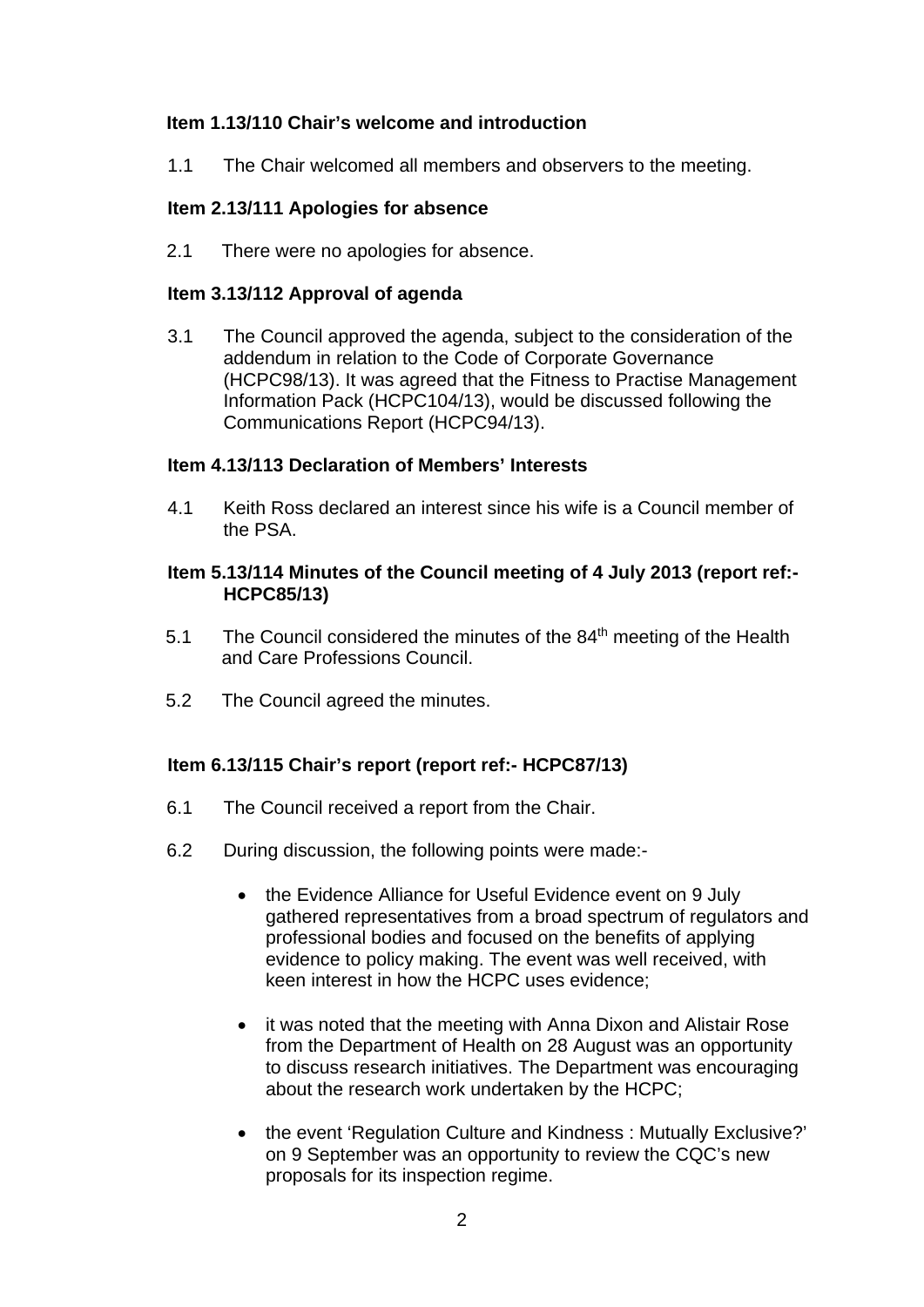- in response to a question it was noted that Ofsted were not at the two events highlighted. It was agreed that their inclusion was important.
- 6.3 The Council noted the report.

# **Item 7.13/116 Chief Executive's report (report ref:- HCPC88/13)**

- 7.1 The Council received a paper from the Executive.
- 7.2 During discussion, the following points were made:-
	- the Education systems build project continues to progress well. A detailed business case will be presented to the Executive to gain authorisation to go into the implementation phase of the project;
	- interviews are scheduled to take place in early December 2013 for the tender for the provision of legal services;
	- the PSA audit of the initial stages of HCPC's fitness to practise process has now concluded. The final report is likely to be published in the late autumn;
	- the Executive has provided information to the PSA as a result of work commissioned by the Department of Health. The first paper was looking at what steps the regulators could take in encouraging registrants to be more 'candid' about mistakes which led or may have led to harm to patients;
	- the second paper was looking at the regulators' international assessment processes for applicants who do not qualify for EEA mutual recognition rights. The Executive provided statistics about applicants and registrants and answered a series of questions about processes;
	- the Chief Executive commissioned HCPC's Internal Auditors Mazars to review the two key operational and financial models used to forecast revenue derived from registrants and prospective registrants. This exercise was successful and the results were shared with the Finance and Resources Committee on 10 September 2013; and
	- a Near Miss Report will be provided to the Audit Committee at its meeting on 26 September 2013 to inform it of the HCPC's investigation into the matter of incorrect methodology being used to forecast registrant fee income.
- 7.3 The Council discussed the 186 Kennington Park Road project. It was noted that progress continues in conjunction with architects and cost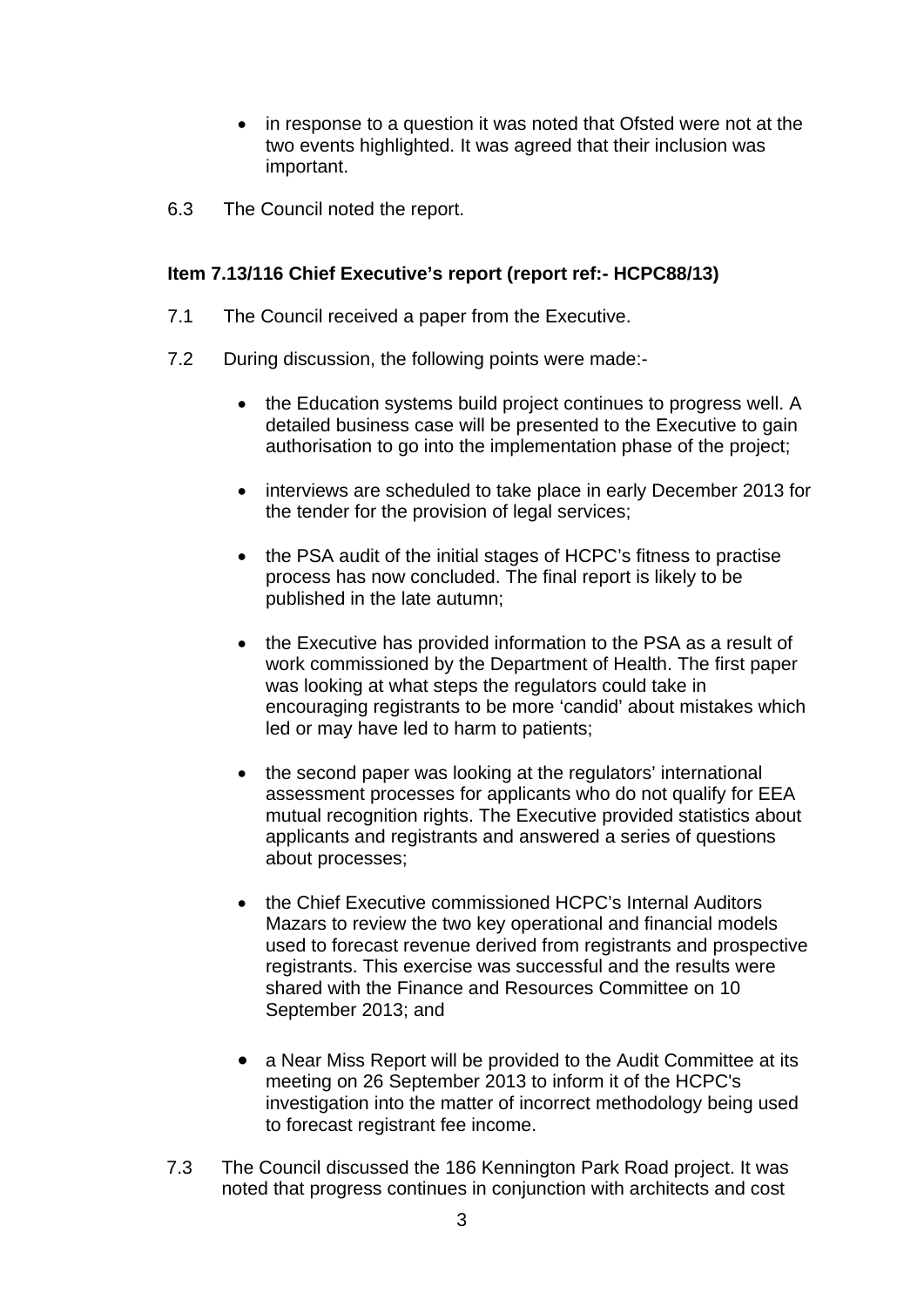consultants to agree on a scheme in relation to any proposed redevelopment of the property. The protected status of the front façade of the building is still under discussion.. A project report, including a risk register, will be presented to the Finance and Resources Committee.

7.4 The Council noted the report.

Strategy and Policy

## **Item 8.13/117 Professional Standards Authority for Health and Social Care performance review 2012 – 2013 (report ref:- HCPC89/13)**

- 8.1 The Council received a paper for discussion/approval from the Executive.
- 8.2 The Council noted that, in June 2013, the PSA published its 2012 2013 performance review of the regulatory bodies, including its performance assessment of the HCPC. The paper discussed the outcomes of the 2012 – 2013 performance review, provided a summary and discussion of the PSA's assessment of the HCPC's performance and highlighted other areas of interest.
- 8.3 The Council noted that fitness to practise continued to be a focus for the PSA performance review. In keeping with previous papers considered by Council, the performance review content around fitness to practise was set out in a separate appendix to the paper.
- 8.4 The Council noted that the HCPC had received a positive performance review report for 2012-13. The PSA had noted that the HCPC had 'continued to operate effective systems and processes in all areas of its initial stages FTP process. In addition it deemed this 'noteworthy given the recent challenges faced by the HCPC, including the transfer of the regulation of social workers in England on 1 August 2012 and the expansion of its scope'
- 8.5 In discussion, the following points were made:-
	- the Council was pleased with the results of the review, however it emphasised the need to not become complacent and that feedback is useful in improving performance;
	- the Council discussed the value of the process, given that it had been in place for a number of years;
	- the PSA identified that it is difficult to draw comparisons between the regulators based on the data it gathered. Members of the Executive and Council have previously discussed the issues around comparing this data with the PSA; and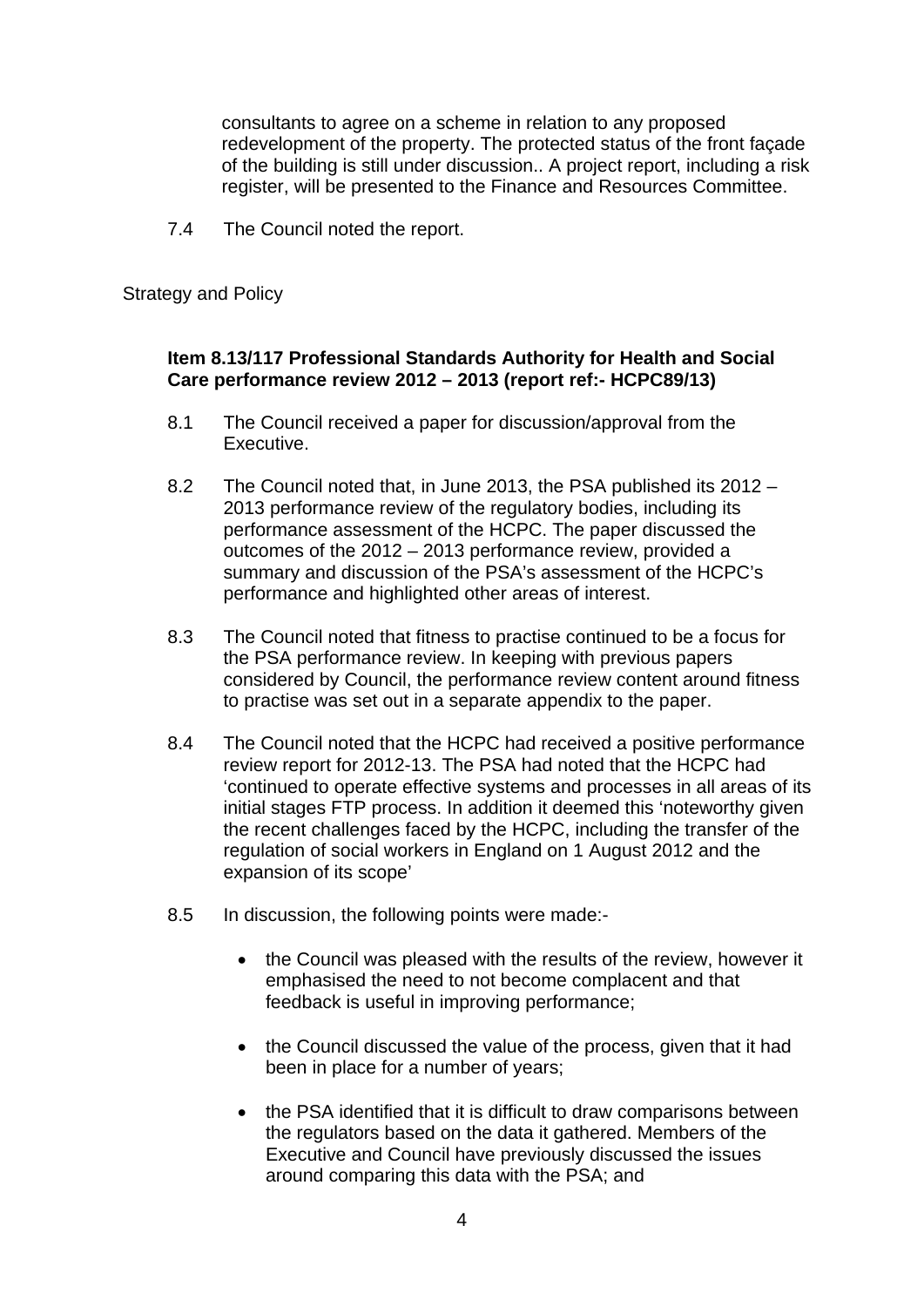- It was agreed that benchmarking and an exploration of shared issues would be beneficial to all regulators. It was noted that cross regulatory groups have been established post Francis and that their effectiveness will be tested in the future.
- 8.6 The Council noted the report.

#### **Item 9.13/118 Fitness to Practise Publication Policy (report ref:- HCPC90/13)**

- 9.1 The Council received a paper for discussion/approval from the Executive.
- 9.2 The Council noted that the HCPC has a statutory duty under Article 22 of the Order to publish particulars of certain orders and decisions made by Practice Committee Panels. That Article also provides the discretion to disclose any information about a person's fitness to practise where it is considered disclosure is in the public interest. The HCPC is also subject to the Data Protection Act 1998 and the Freedom of Information Act 2000 which impose specific duties in respect of information disclosure.
- 9.3 During discussion the following points were made:-
	- the Publication Policy sits alongside the Document Retention Policy and sets out the proposed policy in relation to the publication of fitness to practise information;
	- the publication of fitness to practise decisions provides valuable information about the standards expected of registrants, assists service users to make informed choices and helps to maintain public confidence in the professions the HCPC regulates;
	- the HCPC must take account of the rights of registrants and others involved in proceedings and the risk of harm that may arise from the disclosure or non-disclosure of information; and
	- the policy forms part of a broader piece of work, which aims at improving the fitness to practise experience of all parties involved in the process. The new Head of FtP Service Improvement will take this work forward.
- 9.4 It was suggested that the last paragraph of the introduction section of the policy was too focused on the removal of data and should be amended to focus on the proportionality of retention. The Council agreed that the level of detail published and the length of time it remains publicly available must be proportionate, striking a fair balance between the public interest objectives and fairness to all participants involved in the process.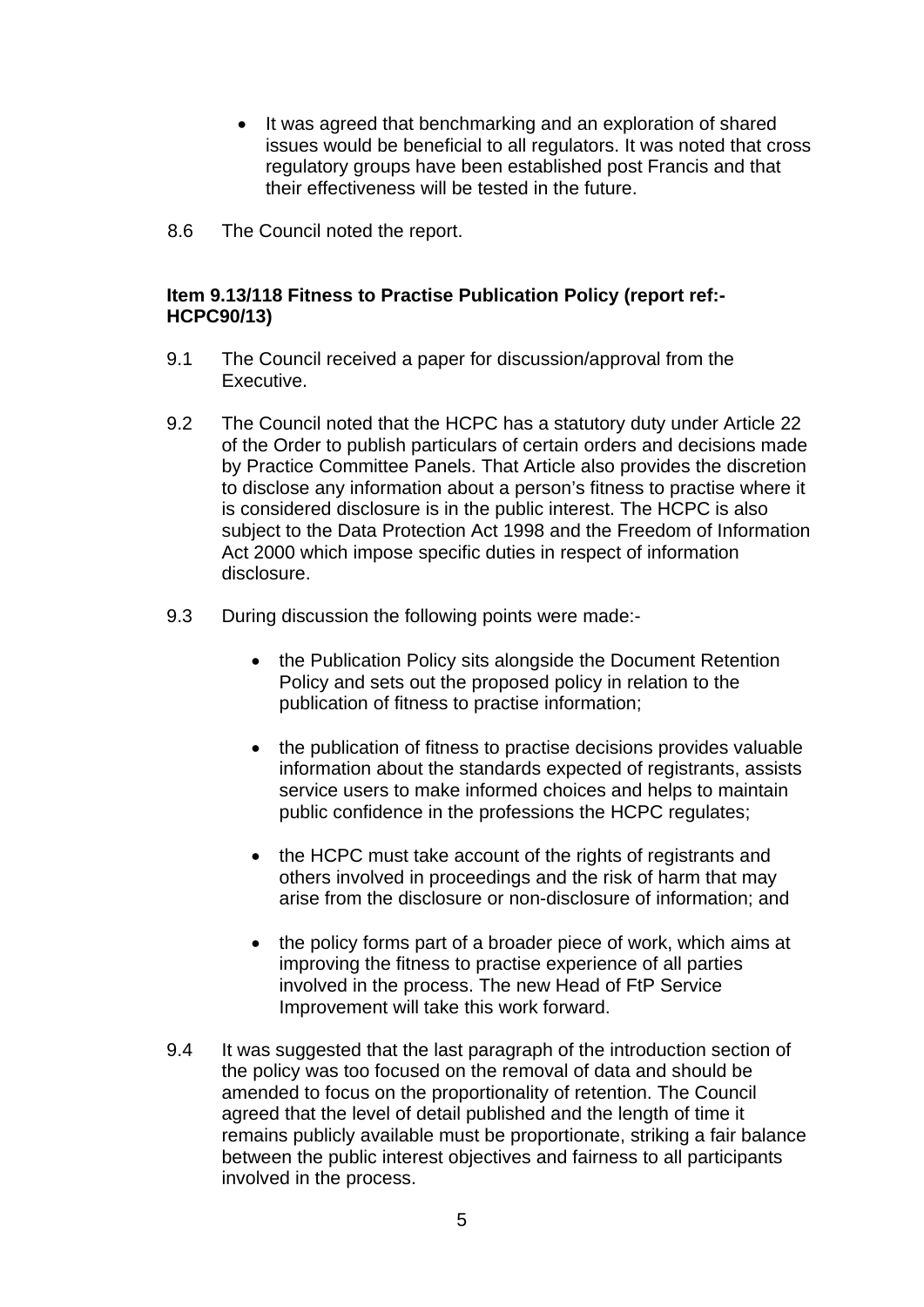9.5 The Council approved the Fitness to Practise Publication Policy, subject to the amendment set out under paragraph 9.4.

#### **Item 10.13/119 Outcomes of guidance of consultation on guidance on professional indemnity (report ref:- HCPC91/13)**

- 10.1 The Council received a paper for discussion/approval from the Executive.
- 10.2 The Council noted that a consultation was held between 10 June 2013 and 2 August 2013 on guidance for registrants, as part of the introduction of a statutory requirement to have in place a professional indemnity arrangement as a condition of registration. This requirement will not apply to social workers in England.
- 10.3 The Council noted that a number of changes have been made to the guidance document as a result of the consultation. They include amendments to ensure consistency with the relevant legislation; to better signpost content in the guidance for different groups of registrants and applicants; and to improve readability overall.
- 10.4 The Council noted that the paper was recommended to Council for approval by the Education and Training Committee at its meeting on 12 September 2013.
- 10.5 During discussion the following points were made:-
	- the Indemnity Order will not amend the statutory rules as previously expected. These amendments will now need to be taken forward separately. It is expected that the Indemnity Order will be laid in parliament in November 2013, and implemented in February 2014. The rules amendment will take place following this;
	- therefore, agenda item 'Consultation on Rules for Professional Indemnity' HCPC92/13 will not be considered by the Council at this meeting;
	- the quidance will be published when the legislation is in place. Registrants will be informed of the reasons for the delay in implementation; and
	- Council will be updated on its progress within the Policy and Standards update.
- 10.6 The Council discussed the limitations of indemnity cover for fitness to practise misconduct allegations. It was noted that this was not the purpose of the legislation, however it was agreed that the issue would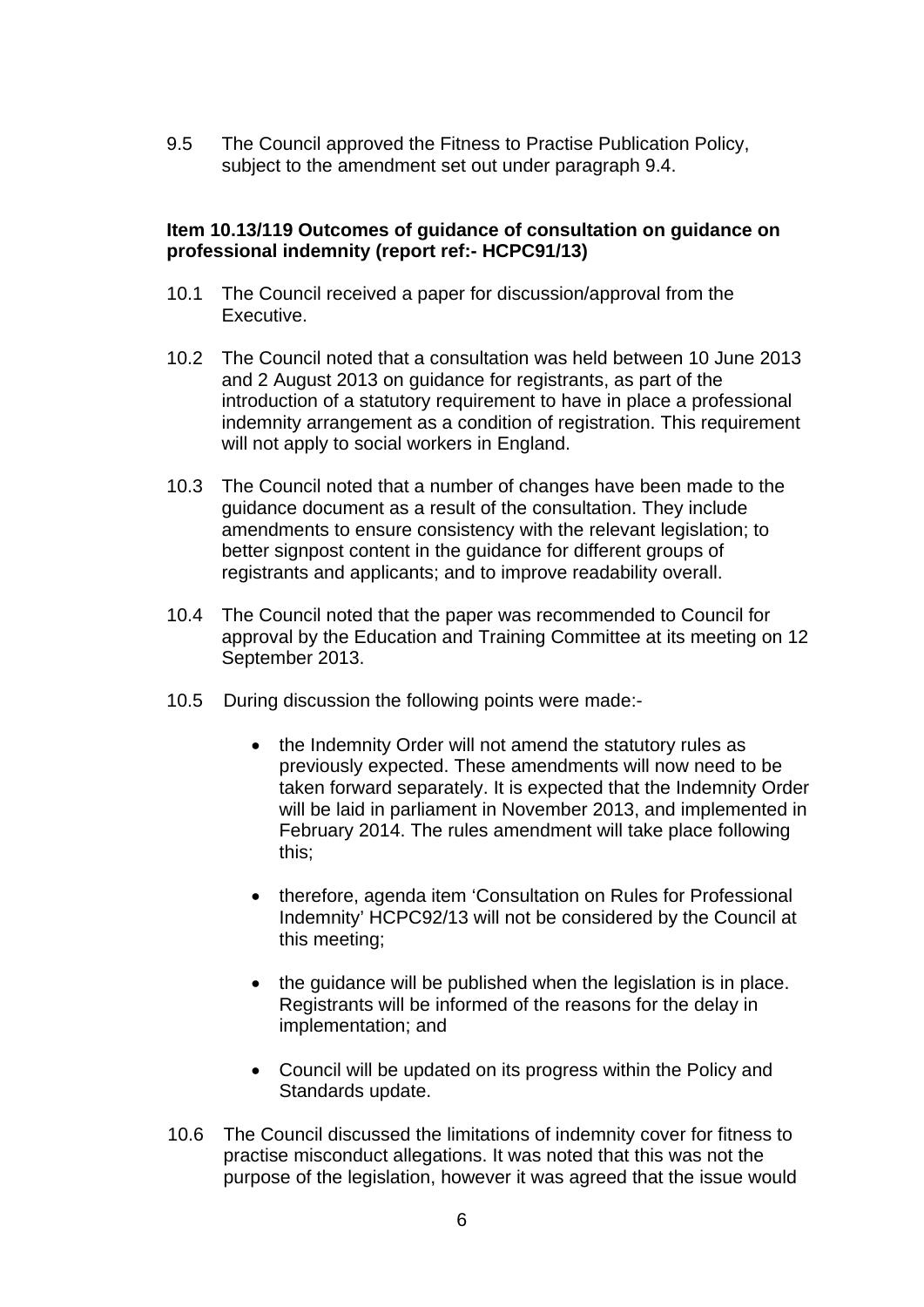be highlighted within the accompanying FAQs document. In addition it was agreed that the benefits to social workers of obtaining indemnity cover would be added to the FAQ document.

**ACTION – Director of Policy and Standards** to include the points highlighted in 10.6 in the indemnity insurance FAQs.

10.7 The Council approved the text of the consultation responses document for publication on the HCPC website, and the text of the draft guidance.

## **Item 11.13/120 Consultation on Rules for Professional Indemnity (report ref:- HCPC92/13)**

11.1 The Council noted that this item had been removed from the agenda as noted in paragraph 10.5.

# **Item 12.13/121 Use of the HCPC Retention policy and destruction of duplicate paper versions of information (report ref:-HCPC93/13)**

- 12.1 The Council received a paper for discussion/approval from the Executive.
- 12.2 The Council noted that within HCPC there are specific retention policies for the Fitness to Practise and Human Resources department with an overall policy in place for the remainder of the organisation. These policies provide for the retention (or destruction) of content and information and make no specific requirements regarding whether that information is held in hard or soft copy form.
- 12.3 The Council noted the proposal that hard copy documentation is destroyed in accordance with the relevant retention policies. In addition, wherever possible, HCPC will store information electronically rather than as hardcopy, other than where there is a historic value to retaining the original paper copy.
- 12.4 The Council agreed that the HCPC will adopt a policy of preferred electronic information retention, destroying duplicate paper versions where they are available. Existing duplicate paper copies will be progressively destroyed.

## **Item 13.13/122 Communications Report (report ref:- HCPC94/13)**

- 13.1 The Council received an update report from the Executive for discussion.
- 13.2 The Council noted that the report set out the work of the Communications Department since the last meeting of Council. It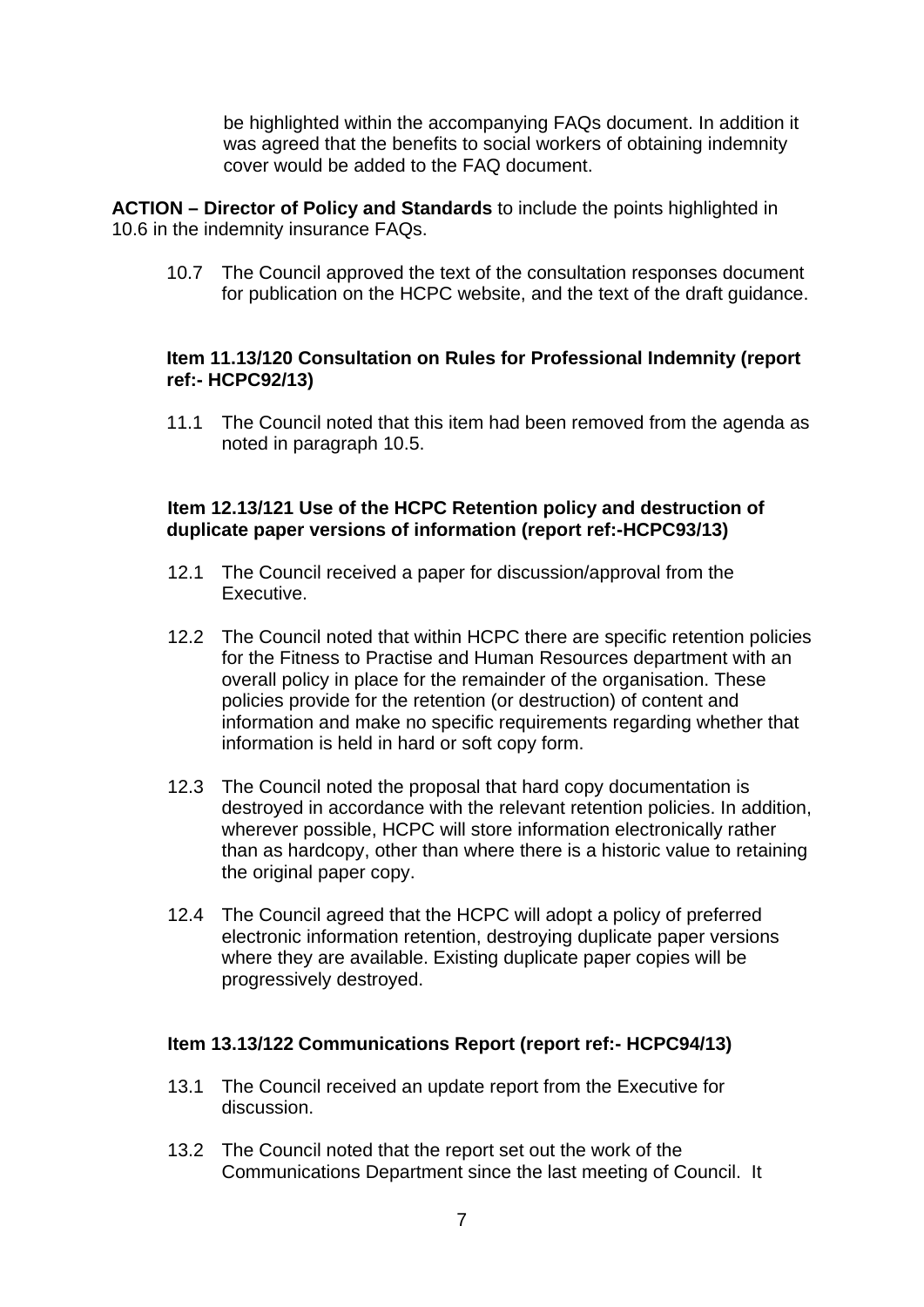included statistical information and highlights activities undertaken in July and August across the range of communications channels.

- 13.3 During the course of discussion, the following points were made:-
	- the media team has been promoting a number of HCPC specific activities to professional journals in this period. This has included an article and press release on Council recruitment to support the advertising campaign and selling in the press release on the professional indemnity consultation;
	- following a request at the last meeting of the Council a Google AdWords Report formed an appendix to the paper. Statistics show that 42% more users are reaching the HCPC website over the last quarter compared to six months ago;
	- the 'Working with stakeholders' pages on the website have been updated to better reflect the range of stakeholders the organisation works with, including the public, service users, employers, government and other regulators;
	- planning is underway for the HCPC first ever 'Meet the HCPC' hybrid event, which will take place in Perth. The event will be face-to-face or 'live' participants as well as a 'virtual' online audience;
	- a programme of Twitter-based 'tweet chats' is currently under development; and
	- in response to a question, it was noted that registrants are not required to display their registration with the HCPC on their websites. The HCPC has a regular programme of communications with employers, the message of promoting registration could be emphasised.
- 13.4 The Council discussed how the effectiveness of the Waiting room distribution campaign could be measured. This campaign included distributing 172,000 public information leaflets to 5,996 multi-GP surgeries nationwide, 8,000 bi-lingual leaflets to Wales sites and a further 20,000 to 1,000 UK-wide independent pharmacies. It was noted that the distribution partner used is able to provide 'pick-up' rates for the leaflets. It was agreed that a percentage GP coverage indication would be useful.
- 13.5 The Council noted the update report.

# **Item 14.13/123 Fitness to Practise Management Information Pack (report ref:- HCPC104/13)**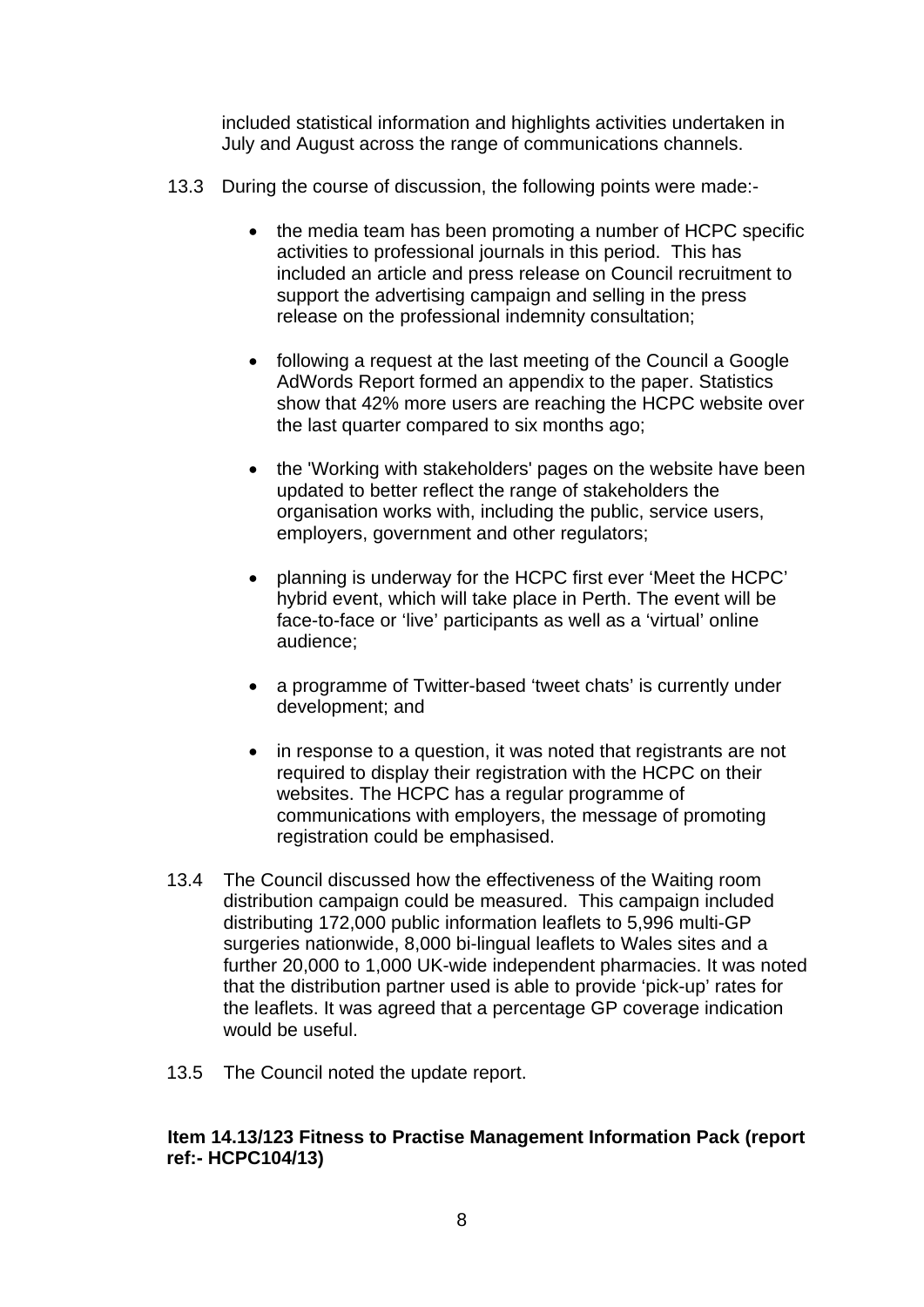- 14.1 The Council received an update report from the Executive for discussion.
- 14.2 The Council noted that the report provides statistical information and commentary about the work of the Fitness to Practise Department. An appendix sets out the purpose and meaning of each report.
- 14.3 During the course of discussion, the following points were made:-
	- the Fitness to Practise Management Information Pack is used by the FTP department to review and monitor the work of the department and is considered by the Executive Management Team on a monthly basis. It is proposed that, should the Council be restructured and the Fitness to Practise Committee disbanded, this report will be presented to Council;
	- the report structure aims to allow the Council to track the progress of the Department. Reforecasts of case predictions and financial status take place on a three, six and nine month interval basis; and
	- a version of the report is provided to the PSA for audit purposes. FTP will also meet with the CQC in September to discuss the data the Department holds and what can be shared.
- 14.4 The Council discussed the intended audience of the report. The Council agreed that the report contained detailed management information, which was not appropriate for consideration at every Council meeting. It was felt that a summary on key performance indicators would be beneficial. However it was agreed that it was important that the reconstituted Council received the entirety of the report to decide how it wished to receive Fitness to Practise information.
- 14.5 The Council noted the update report.

## Corporate Governance

## **Item 15.13/124 Restructure of Council – Response to the Department of Health's Consultation paper (report ref:- HCPC95/13)**

- 15.1 The Council received a paper for discussion/approval from the Executive.
- 15.2 The Council noted that on 18 July 2013, the Department of Health issued a consultation paper entitled 'Health and Care Professions Council (Constitution) (Amendment) Order. A paper for consultation.' The consultation runs for 12 weeks, closing on 9 October 2013 and is seeking views on reducing the size of the HCPC's governing council from 20 to 12.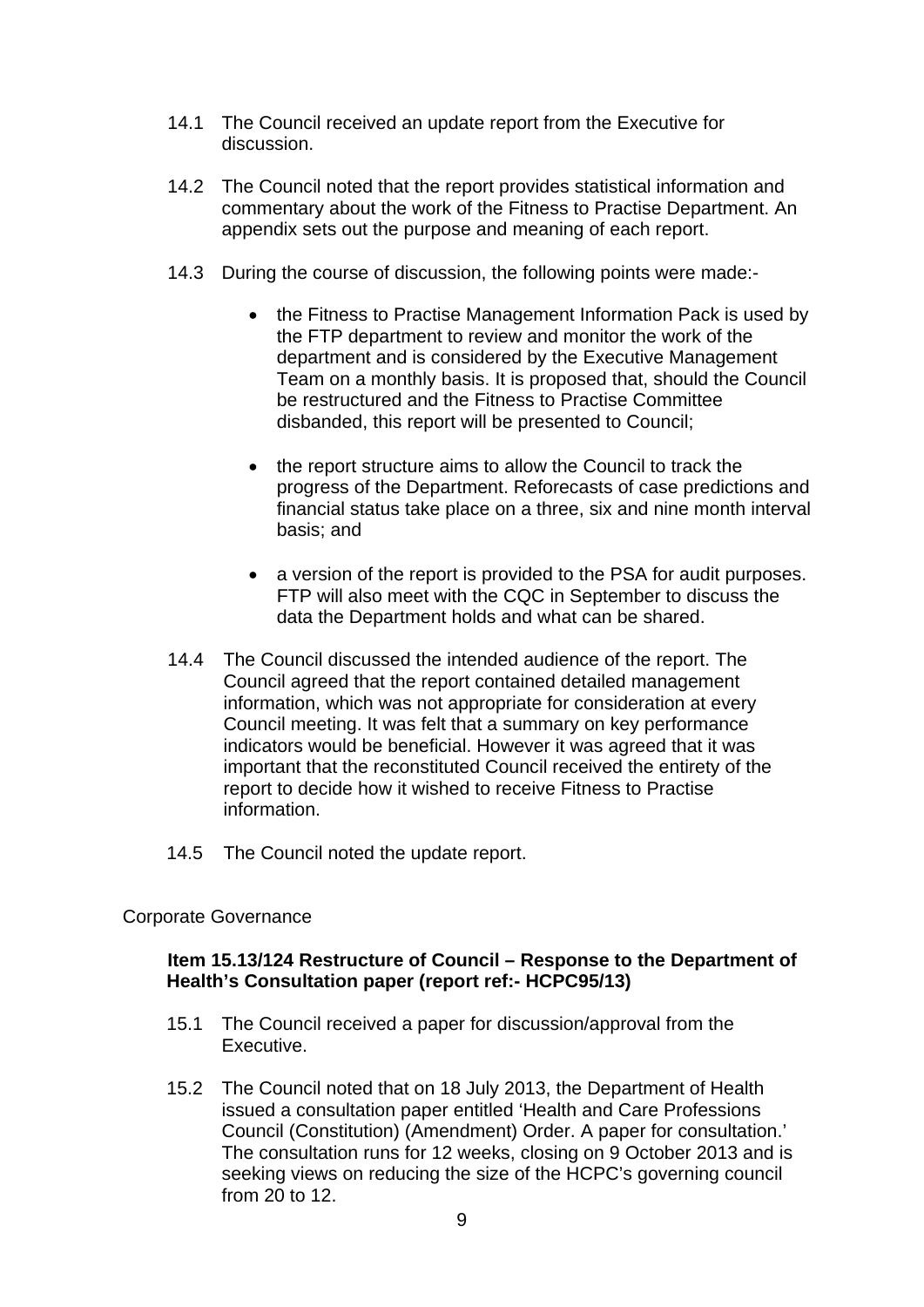- 15.3 During discussion the following points were made:
	- with regards to question one, the second paragraph of the response should be amended to remove 'however';
	- the response to question two should be less definitive. The assertion that 'this will ensure that we can satisfy the requirements' should be qualified to 'this will make it more likely that we can satisfy the requirements'; and
	- the Council noted an opinion that the evidence basis for the reduction in the size of the Council was not definitive and had not been shared to enable independent assessment of the conclusions drawn from it.
- 15.4 The Council agreed the response to the consultation subject to the amendment set out under paragraph 15.3.

# **Item 16.13/124 Composition of the Audit Committee (report ref:- HCPC96/13)**

- 16.1 The Council received a paper for discussion/approval from the Executive.
- 16.2 The Council has previously noted that a reduction in its size would have an impact on the governance structures that support Council.
- 16.3 During discussion the following points were made:-
	- it is proposed that the Chair of the Audit Committee is not required to be an independent member as this would not be proportionate and best suited to the HCPC's particular circumstances. The required element of independence could be achieved through recruiting a member of the Audit Committee from outside of the Council;
	- it is proposed that, with effect from when the restructured Council takes office, the Audit Committee shall comprise two members appointed by the Council and one independent member. At least one member shall have recent, significant and relevant financial and audit experience. It is possible that the independent member would provide this experience, and in practice this is the norm;
	- the independent member would be a full member of the Committee and would be appointed by the Committee. It was agreed that this is an important corporate governance role and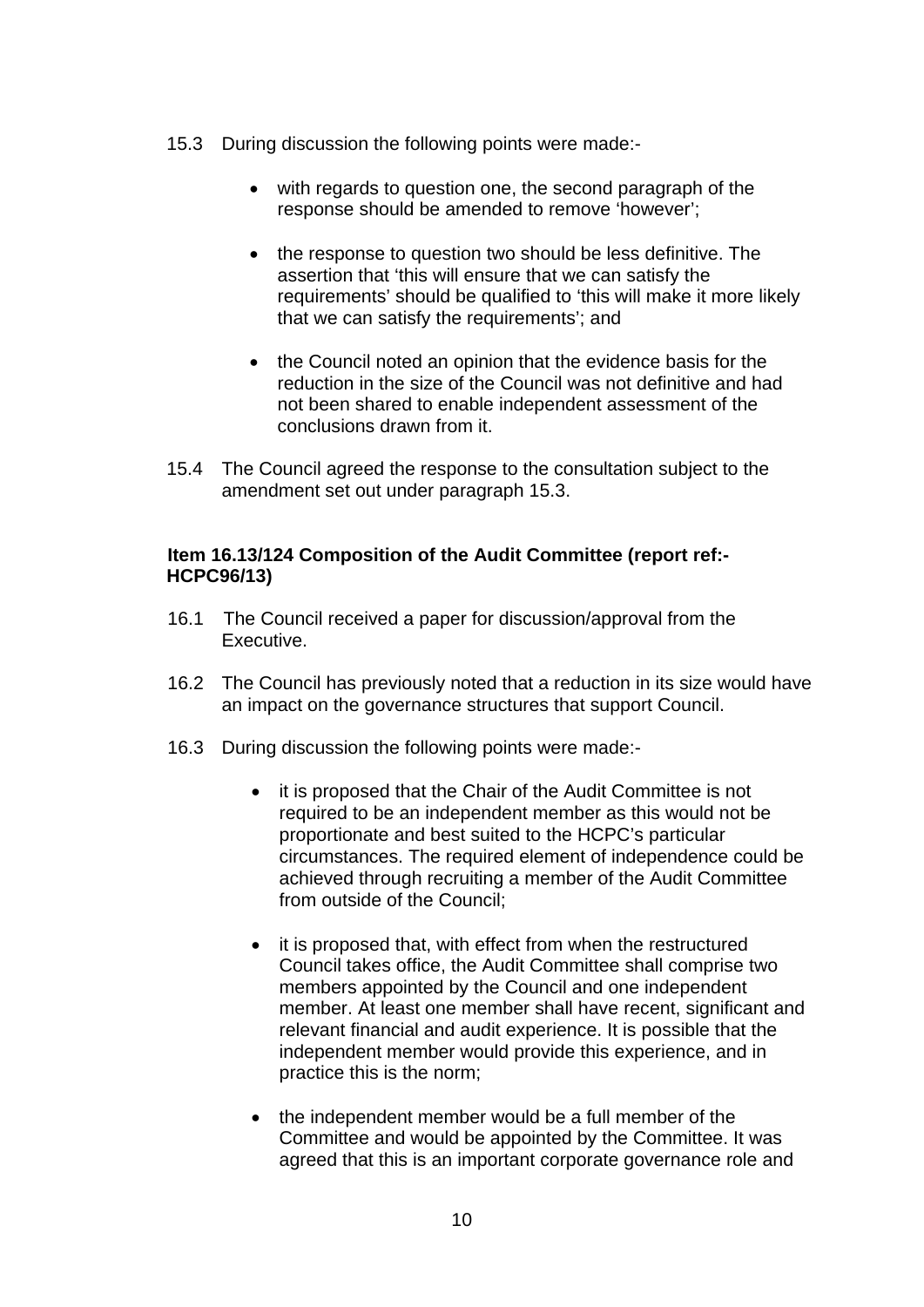that previous iterations of the HCPC governance structure have required an independent member; and

- It was agreed that the number of meetings should read 'at least' three times a year, and that if required more meetings could be called.
- 16.4 The Council agreed:-
	- With effect from the conclusion of the meeting of the Council in February 2014 the Audit Committee shall comprise three members appointed by the Council, of which:

(a) two shall be Council members (one of whom shall be appointed by the Council as the Chair of the Committee); and (b) one shall be an independent member;

- at least one member shall have recent, significant and relevant financial and audit experience;
- that the Executive be requested to undertake an open recruitment exercise to identify a suitable person for appointment as the independent member of the Committee and make a recommendation for appointment to a future meeting of the Council (such exercise to be conducted in a manner which is consistent with previous exercises for the appointment of non-Council members to the Education and Training Committee);
- no person may be appointed as a member of both the Audit Committee and the Remuneration Committee;
- that the Council members of the Committee be appointed at the meeting of the Council in February 2014; and
- the Audit Committee shall meet at least 3 times a year.

## **Item 17.13/125 Restructure of HCPC Committees (report ref:- HCPC97/13)**

- 17.1 The Council received a paper for discussion/approval from the Executive.
- 17.2 The Council noted that, as discussed as part of last February's Strategy day, any reduction in the size of Council would have an impact on the governance structures that support Council since the current structure, with a number of non-statutory Committees, would not be sustainable with only 12 members.
- 17.3 In discussion, the following points were made:-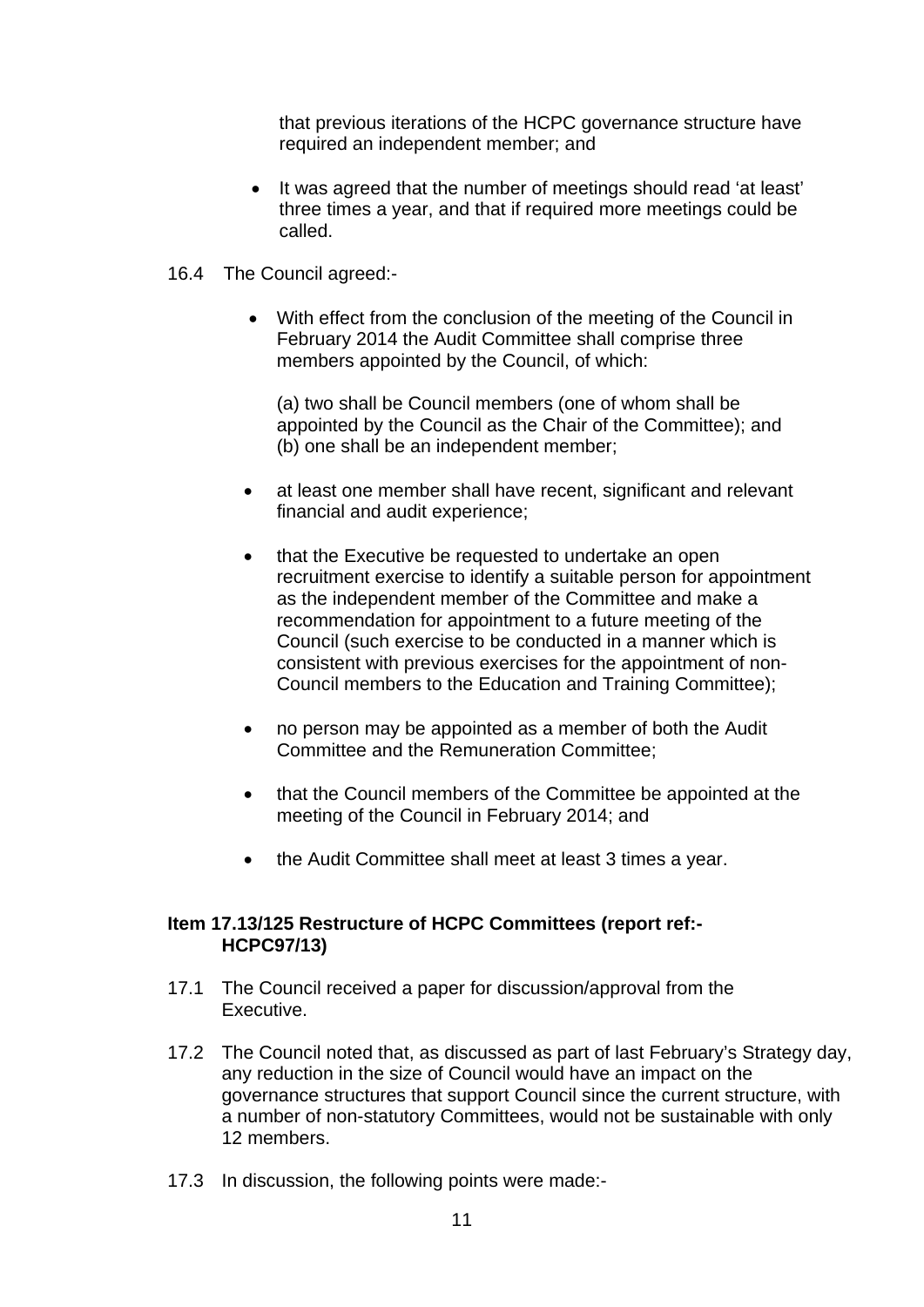- it is proposed that the Finance and Resources and Fitness to Practise Committees be disbanded and the Council receive those papers and updates which, under the existing structure, would be considered by the relevant Committee.;
- a separate Remuneration Committee will generally meet once per year in March to consider salaries of all employees;
- the Education and Training Committee will need to be retained since it is a statutory Committee. However, this would need to be reviewed to ensure that the composition was reflective of the smaller number of Council members under the new structure;
- it is proposed that Council meetings should be held over two days, starting at lunchtime on day one and finishing at lunchtime on day two. This would enable Council to look at those issues that would have been considered by committees on the afternoon of day one, followed by those more strategic 'Council-type' issues to be considered on the morning of day two; and
- it was noted that this structure would provide more opportunity to hold training and seminar sessions, however, all Council business will remain in public session.
- 17.3 The Council agreed the following:
	- with effect from when the restructured Council takes office, the Fitness to Practise and Finance and Resources Committees will be disbanded, with all business being considered by the Council;
	- the Audit Committee and the Remuneration Committee will be retained; and
	- the format of the Council meetings will follow that outlined in paragraph 17.3.

## **Item 18.13/126 Code of Corporate Governance (report ref:- HCPC98/13)**

- 18.1 The Council received a paper for discussion/approval from the Executive.
- 18.2 The Council noted that once the Amendment Order is made, the Council will continue to exist as the same body corporate but with a reduced membership. There will be no transitional period or any other form of interregnum. Consequently, from the outset the smaller Council will need to have in place corporate governance arrangements which are fit for purpose, hence the need for the paper at this point in the Council's timetable.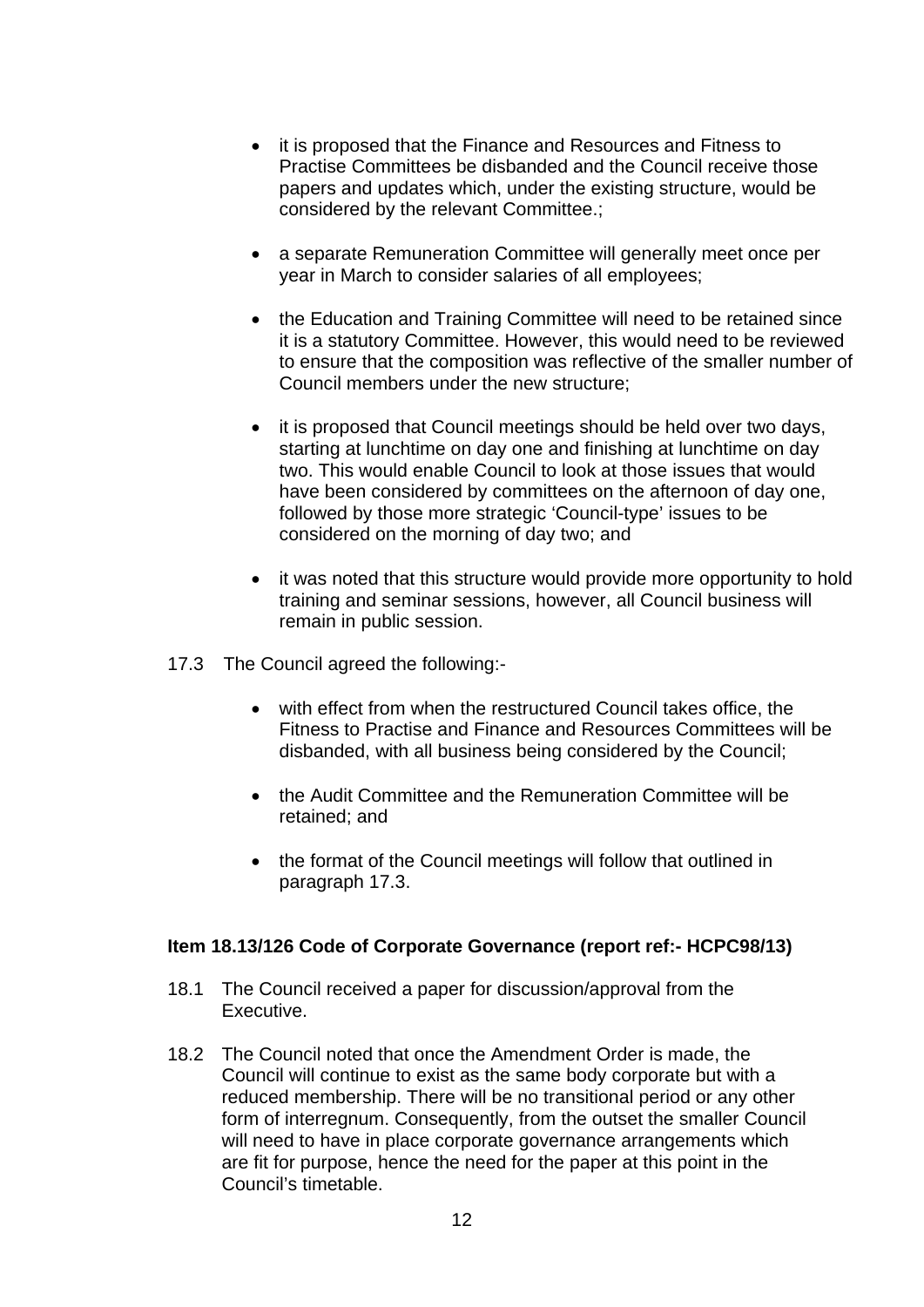- 18.3 During discussion the following points were made:-
	- the Code of Corporate Governance has been revised to take account of the proposals contained in the Amendment Order and also to address those consequential changes which the Council has previously considered, notably the abolition of nonstatutory committees whose function can be performed directly by a smaller Council;
	- the opportunity has also been taken to make minor changes, such as revising specific references to legislation which has been amended and to turn the Code into a more coherent suite of documents;
	- as the newly appointed Council may wish to consider its corporate governance arrangements in due course, the amendments which have been made are deliberately limited but should ensure that the Code is fit for purpose from 1 January 2014; and
	- an addendum relating to the Remuneration Committee, which was tabled for this meeting, will be included in the code. It will also specify that no person may be appointed as a member of both the Audit Committee and the Remuneration Committee.
- 18.4 The Council discussed the terms of reference of the Audit Committee. It was noted that NAO guidance handbook requires that the Committee be termed the 'Audit and Risk Assurance Committee'. However the NAO handbook does not legally fit organisations like the HCPC, which is a non-executive body. It was agreed that Council had ownership of risk and the Audit Committee had an oversight role.
- 18.5 The Council resolved that;
	- the Education and Training Committee (Constitution) Rules 2013 be made in the form of Attachment CCG5 and that the Chair and Chief Executive and Registrar be authorised to execute those Rules on behalf of the Council by affixing to them the common seal of the Council;
	- CCG1 and CCG2 be adopted by the Council and apply from 1st January 2014;
	- CCG3 and CCG6 CCG11 be adopted by the Council;
	- the Education and Training Committee be invited to adopt Attachment CCG4 (Education and Training Committee Scheme of Delegation); and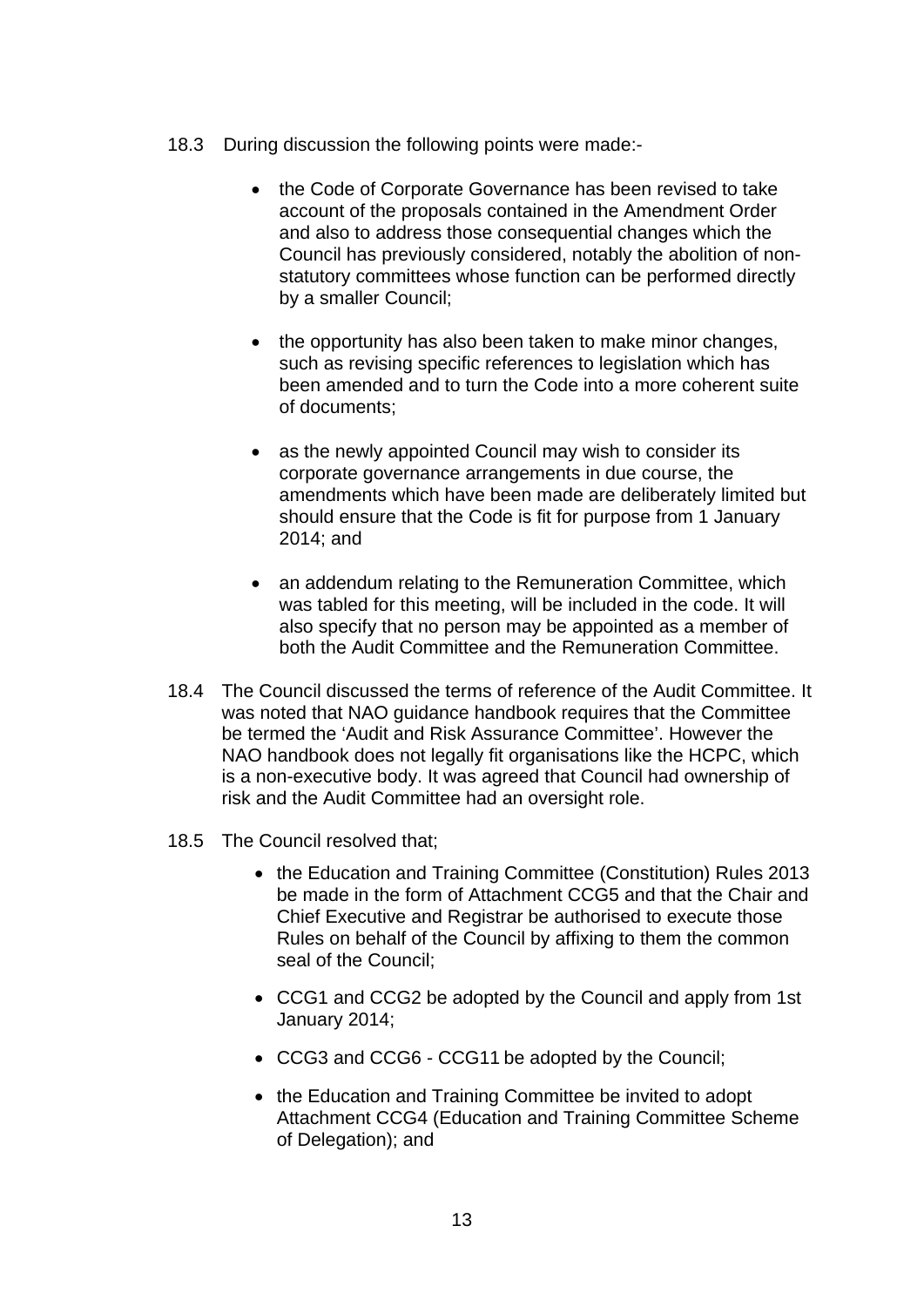• subject to the foregoing decision of the Education and Training Committee in respect of CCG4, that Attachments CCG1 - CCG11 form the Code of Corporate Governance of the Health and Care Professions Council with effect from 1 January 2014.

#### **Item 19.13/127 Education and Training Committee appointments (report ref:- HCPC99/13)**

- 19.1 The Council received a paper for discussion/approval from the Executive.
- 19.2 The Council noted that whilst the Education and Training Committee will be retained due to its statutory nature, its composition is within the gift of Rules made by HCPC, not the Privy Council. This composition needs to be reviewed to ensure that it remains appropriate to a smaller Council under the new structure.
- 19.3 The Council noted that a number of non-Council Committee members were appointed in 2009 and their membership was renewed in October 2011 for a period of 2 years. This renewed membership is due to expire in October 2013.
- 19.4 The Council agreed that the membership of the non-Council Committee members listed under paragraph 6 of the report should be extended until such time as the restructured Council takes office.

## **Item 20.13/128 Minutes of the Finance and Resources Committee held on 18 June 2013 (report ref:- HCPC 100/13)**

- 20.1 The Council received a paper for discussion/approval from the Executive.
- 20.2 The Council approved the recommendations therein.

# **Item 21.13/129 Minutes of the Audit Committee held on 25 June 2013 (report ref:- HCPC 101/13)**

- 21.1 The Council received a paper for discussion/approval from the Executive.
- 21.2 The Council approved the recommendations therein.

.

## **Item 22.13/130 Minutes of the Finance and Resources Committee held on 18 July 2013 (report ref:-HCPC 102/13)**

22.1 The Council received a paper for discussion/approval from the Executive.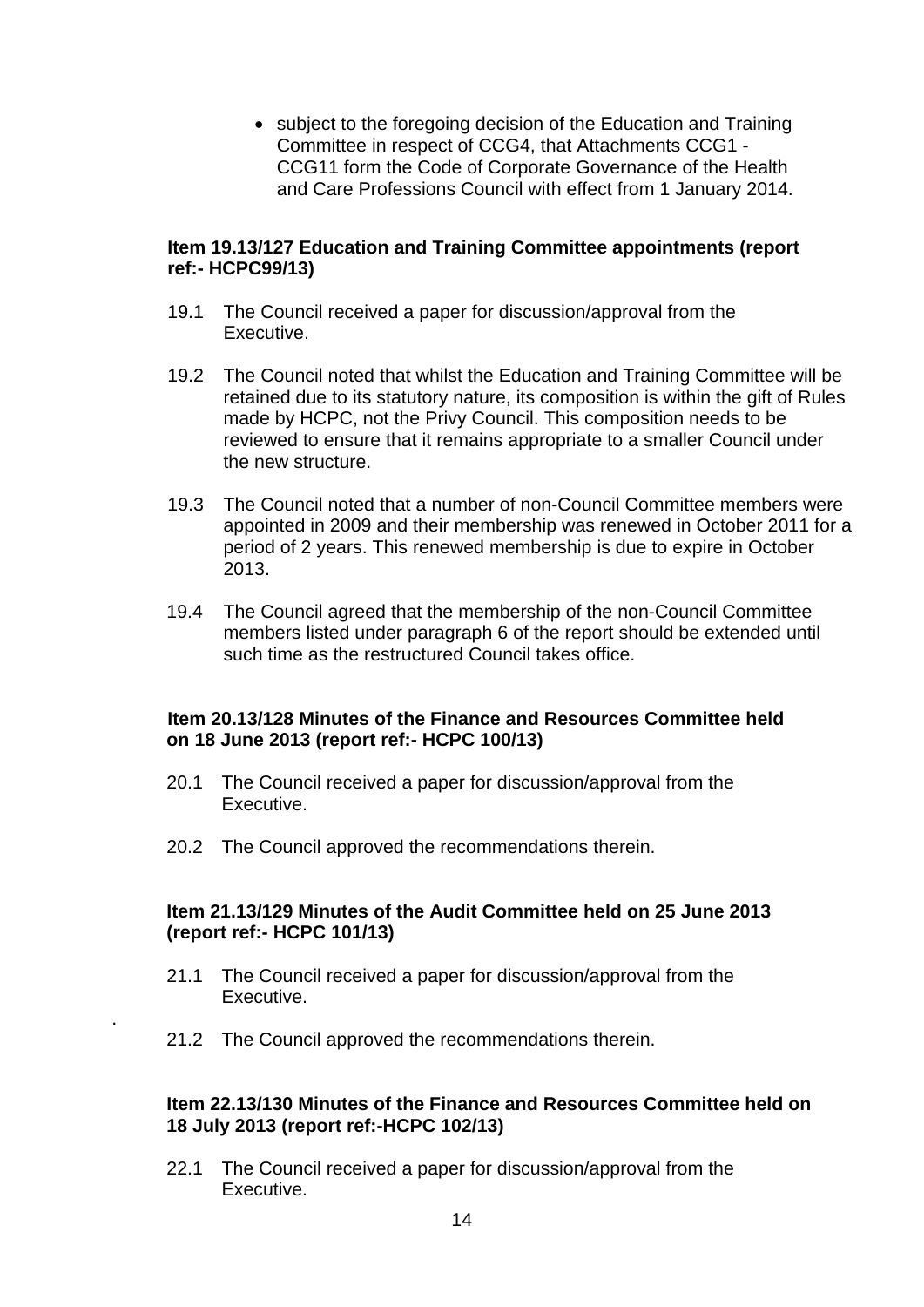22.2 The Council approved the recommendations therein.

#### **Items to note**

The Council noted the following items:-

# **Item 23.13/131 Customer Service Feedback – yearly review (report ref:- HCPC103/13)**

**Item 24.13/133 Council and Committee dates - 2014 (report ref:- HCPC105/13)** 

#### **Item 25.13/134 Any other business**

25.1 There were no further items for consideration.

## **Item 26.13/135 Date & time of next meeting:**

26.1 The next meeting of the Council would be held on Thursday 17 October 2013 at 13:00. This meeting will take place at the Slieve Donard Hotel, Newcastle, Northern Ireland.

## **Item 27.13/136 Resolution**

27.1 The Council agreed to adopt the following resolution:-

'The Council hereby resolves that the remainder of the meeting shall be held in private, because the matters being discussed relate to the following;

- (a) information relating to a registrant, former registrant or application for registration;
- (b) information relating to an employee or office holder, former employee or applicant for any post or office;
- (c) the terms of, or expenditure under, a tender or contract for the purchase or supply of goods or services or the acquisition or disposal of property;
- (d) negotiations or consultation concerning labour relations between the Council and its employees;
- (e) any issue relating to legal proceedings which are being contemplated or instituted by or against the Council;
- (f) action being taken to prevent or detect crime to prosecute offenders;
- (g) the source of information given to the Council in confidence; or